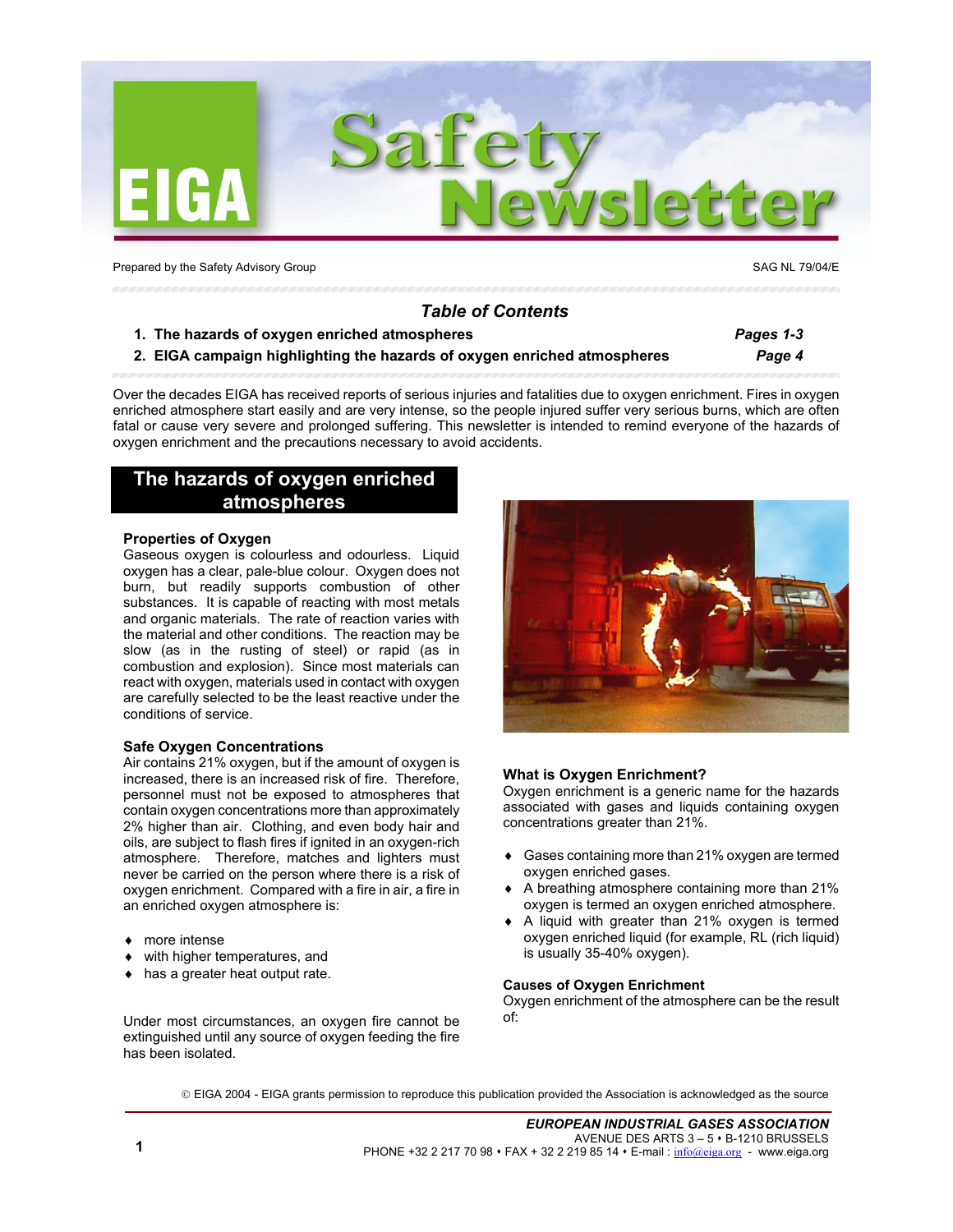- ♦ **Leaking pipe connections, flanges etc**  This can be particularly hazardous in areas where there is not sufficient ventilation causing the oxygen concentration to increase.
- ♦ **Breaking into systems under oxygen pressure**  A sudden release of oxygen under pressure can result in a relatively large jet of escaping oxygen.
- ♦ **Oxygen use in cutting and welding processes**  In processes such as cutting, gouging, scarfing and thermic lancing, oxygen is used, in large quantities with poor efficiency in the process. The unused oxygen remains in the atmosphere and, if ventilation is inadequate, the air can become enriched with oxygen.

# ♦ **Desorption**

Oxygen can be released in appreciable quantities when cold materials which have absorbed oxygen, such as absorbents (molecular sieve, silica gel etc) or insulation materials are warmed to room temperature.

# ♦ **Liquid oxygen spill**

A spill of liquid oxygen creates a dense cloud of oxygen enriched air when evaporating. In an open space, hazardous oxygen concentration usually exists only within the visible cloud associated with the spill. Nevertheless, atmospheric checks should be carried out to confirm this when approaching the vicinity of the vapour cloud.

# ♦ **Liquefaction of air**

When using cryogenic gases with boiling points lower than oxygen, e.g. nitrogen, hydrogen and helium, oxygen enrichment can also occur. Ambient air will condense on uninsulated equipment where the temperature is lower than the liquefaction temperature of air (approx. -193°C). This will also occur on pipework lagged with an open cell insulant. The liquid air so produced at atmospheric pressure can contain up to 50% oxygen and, if this liquid drips off and evaporates, the oxygen concentration in the last remaining portion can be over 80%.

# **Oxygen vents**

Particularly hazardous are areas where oxygen vents are located. A sudden release of oxygen can occur without warning. Note that the non-cryogenic production of oxygen or nitrogen might involve occasional or continuous venting of oxygen.

# ♦ **Venting from Cryogenic Receptacles (Liquid Cylinders)**

The pressure rises gradually in these receptacles due to heat in-leak causing evaporation of the liquid oxygen. It is a normal occurrence, if oxygen is not used for some time, for the pressure relief valve to release oxygen into the surrounding atmosphere. Oxygen enrichment will occur unless either good ventilation is ensured or the outlet from the pressure

relief device is vented to a safe area.

# ♦ **Liquid disposal**

Large volumes of gas can result from relatively small liquid leaks in such operations as incorrectly operated liquid disposal systems, LOX pump priming, manual drains and tanker hose disconnection.

# ♦ **Seal gas**

Hazardous conditions can be created by the backflow of seal gas, from oxygen rich sections of an ASU, into oil systems. This is a particular problem when plants are shut down.

# **Entry into Confined Spaces**

Prior to entry into any vessel which is connected to a gas source other than air, the vessel shall be emptied, disconnected from such a source by the removal of a section of pipe, by the use of a spectacle plate or by inserting blind flanges and the space shall be thoroughly ventilated so as to maintain a normal atmosphere. Piping lock-out devices need to be documented in the Work Permit. Reliance on the closure of valves to prevent oxygen enrichment is not sufficient. Permission to enter such a space subsequent to completing the steps indicated above shall be given only after the issue of an entry permit certificate signed by a responsible person. An analysis of the vessel atmosphere shall always be requested as part of the work permit requirements.

# **Oxygen Enrichment Precautions and Safeguards**

Some of the main safeguards used to manage the risk associated with oxygen enrichment are listed below:

- Atmospheric analysis in suspected oxygen enriched atmospheres.
- Exclusion of people from oxygen enriched zones (e.g., vents, disposal areas etc.).
- Material selections appropriate to duty.
- Secure sources of seal gas.
- Separation of combustible materials from oxygen enriched gas or liquid.
- ♦ The use of personal monitors in potentially oxygen enriched atmospheres (e.g. confined spaces, adjacent to vents, etc.).
- Use of oxygen clean components under all circumstances.
- ♦ Training

# **Clothing Exposed to Oxygen**

Clothing tends to absorb oxygen. Consequently, the clothing of a person who has been exposed to any oxygen enriched atmosphere retains a high concentration of oxygen for some time and is highly susceptible to fire. They must avoid sources of ignition, and must refrain from smoking for at least 15 minutes while the oxygen enriched atmosphere in their clothing is being replaced by air. The clothing must be loosened and aerated to help disperse the oxygen enriched air that may be trapped underneath.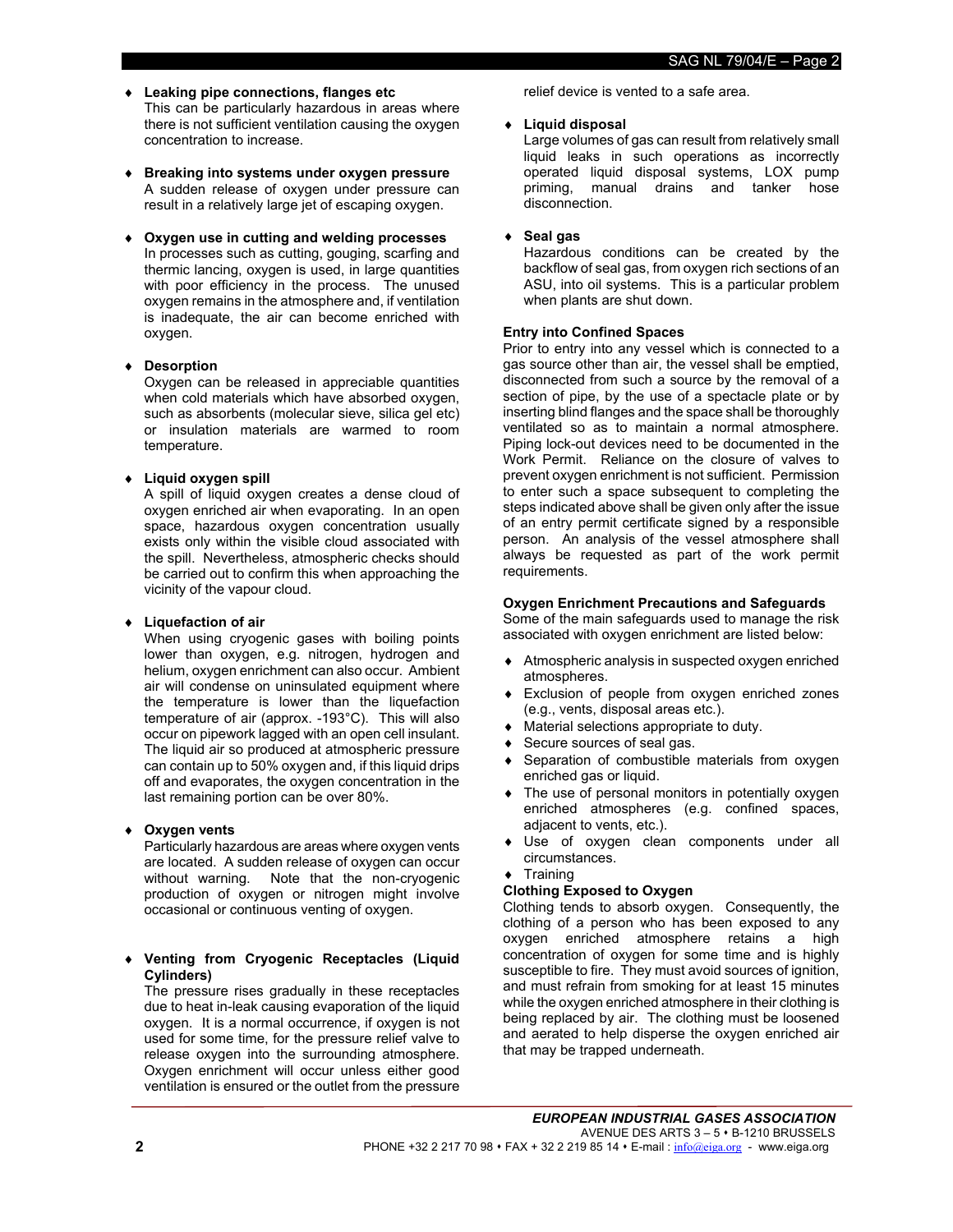Many so-called 'non-flammable' textile materials will burn fiercely in oxygen enriched air. Using clothing treated with a flame retardant can be useful only when the enriched oxygen concentration stays very low: but their properties greatly reduce when the oxygen concentration increases. At some point, they do not protect at all (e.g. approximately 25% oxygen concentration or above). Furthermore, repeated washing can reduce the effectiveness of the treatment.

Some synthetic materials can be fire-resistant to some extent, but can still melt and cause serious burns due to the adhesion of molten material to the skin. Synthetic materials are therefore not recommended for underclothing.

# **Sources of Ignition**

Potential sources of ignition are:

- ♦ Naked or open flames such as lighted cigarettes/ matches/gas cutting torches.
- ♦ Friction in mechanical systems.
- ♦ Impact (as in a closing valve).
- ♦ Hot or incandescent particles generated by grinding
- ♦ An electrical spark or fault causing overheating.
- ♦ Static discharge.
- ♦ An extinguished cigarette.
- ♦ Electrical tools.

### **First Aid**

People catching fire in an enriched oxygen atmosphere cannot be rescued by a person entering the area to pull them out, as the rescuer will almost certainly also catch fire. The victim shall be deluged with water from a shower, hose or series of fire buckets and go into fresh air as soon as possible. Immediate medical treatment is required, preferably at a specialist burns treatment unit.

### **Summary of Recommendations**

The more important points which have to receive attention in order to avoid accidents are summarised below:

- ♦ Ensure that people, who are expected to work with oxygen, are properly trained and informed of the risks caused by an excess of oxygen.
- ♦ Make sure that the proper equipment is used and that it is leak-tight and in good operational order.
- ♦ Use only materials and equipment approved for use in oxygen. Never use replacement parts which have not been specifically approved.
- ♦ Use suitable clean clothing, free from oil and easily combustible contaminants.
- Never use oil or grease to lubricate oxygen equipment.
- ♦ Check that all existing fire extinguishing equipment is

in good condition and ready to be used.

- ♦ When working in confined spaces where oxygen is normally used, isolate the equipment, provide good ventilation and use an oxygen analyser. Entry shall only be allowed by means of a permit issued by a trained responsible person.
- Smoking shall be strictly forbidden where there is any possible risk of oxygen enrichment.
- People catching fire in enriched oxygen atmospheres cannot be rescued by a person entering the area to pull them out, as the rescuer will almost certainly also catch fire.
- ♦ People who have been exposed to oxygen enriched atmospheres shall not be allowed to approach open flames, burning cigarettes, etc., until after adequate ventilation of their clothing.
- ♦ Make sure that all oxygen apparatus and equipment are properly identified.

Escape routes must be kept clear at all times.

### **References**

- ♦ Fire hazards of oxygen and oxygen enriched atmospheres IGC Doc. 4/00
- ♦ Reciprocating compressors for oxygen service IGC Doc. 10/81
- Centrifugal compressors for oxygen service IGC Doc. 27/01
- ♦ Cleaning of equipment for oxygen service IGC Doc. 33/97
- ♦ A method for estimating the offsite risks from bulk storage of liquefied oxygen BCGA Report TR1, 1984
- ♦ The probability of fatality in oxygen enriched atmospheres due to spillage of liquid oxygen BCGA Doc. TR2, 1999
- ♦ The safe application of oxygen enriched atmospheres when packaging food BCGA Doc. GN 5, 1998